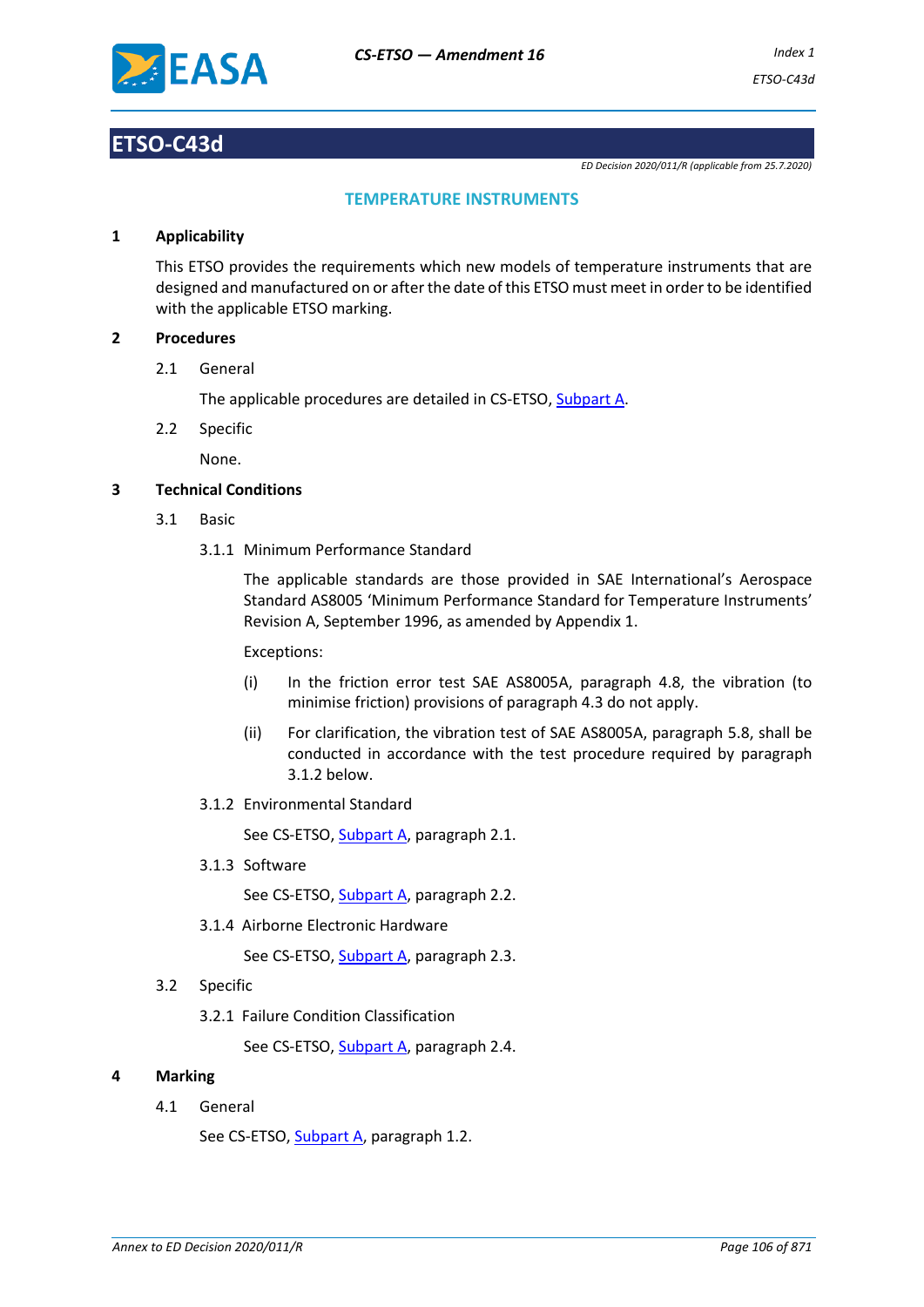4.2 Specific

None.

## **5 Availability of Referenced Documents** See CS-ETSO, **Subpart A**, paragraph 3.

[Amdt ETSO/16]